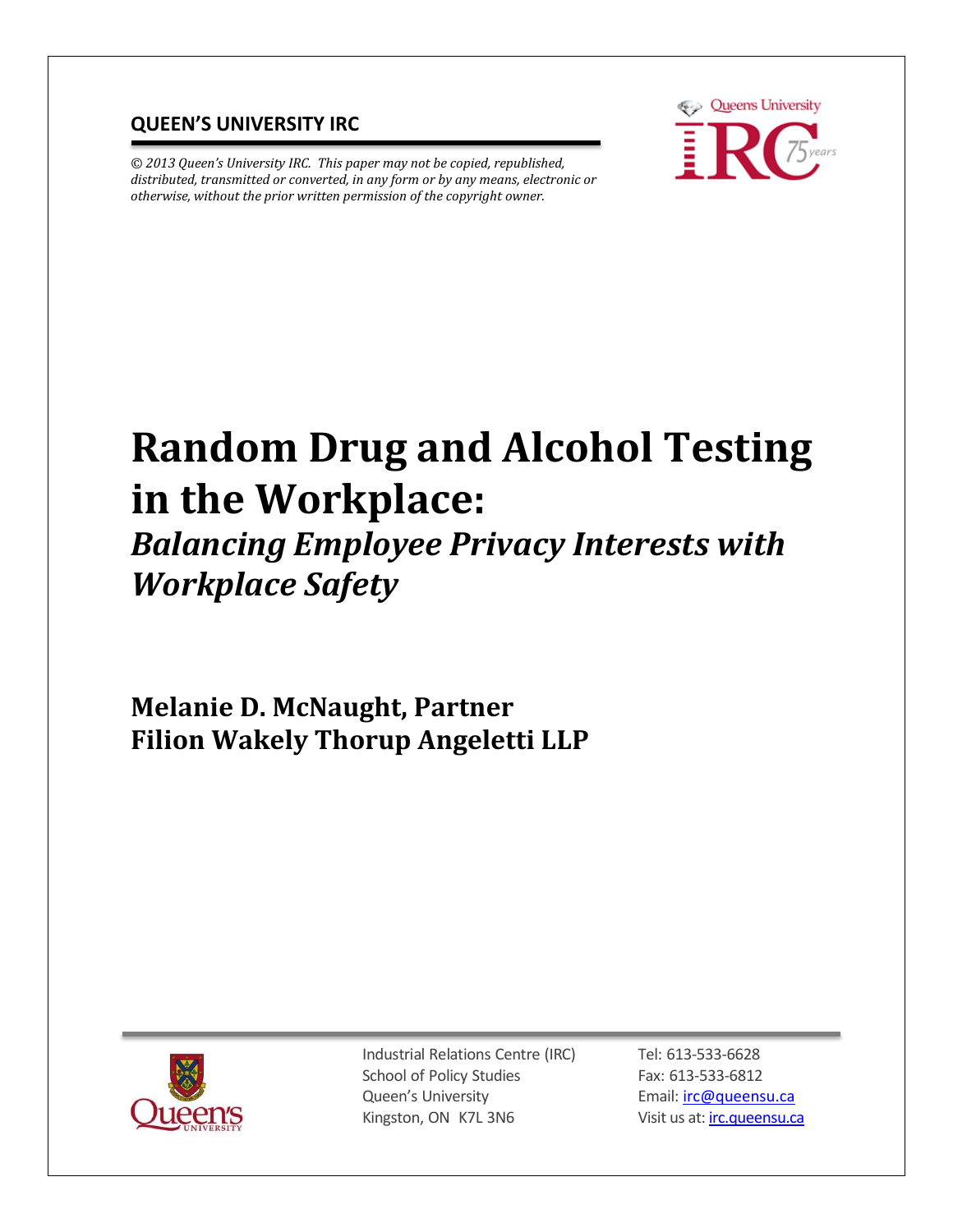In modern society, safety and privacy interests frequently seem to conflict, particularly in the workplace. Random drug and alcohol testing is one instance when these interests may conflict. Employers are obligated under occupational safety legislation to provide a safe workplace for employees. The risk of workplace accidents increases if employees are working under the influence of drugs or alcohol. To mitigate that risk, some employers have implemented policies of random drug or alcohol testing. Employees and unions often object to such policies on the basis that random drug or alcohol testing infringes employee privacy interests.

Several months ago, the Supreme Court of Canada ruled that employee privacy interests outweighed employer safety concerns in *Communications, Energy and Paperworkers Union, Local 30 v Irving Pulp & Paper, Ltd*., 2013 SCC 34 ("*Irving*"). *Irving* marks the first time the Supreme Court of Canada has considered workplace drug or alcohol testing. Further, *Irving* is a departure from some of the earlier appellate court decisions on drug and alcohol testing, which focused on the legality of such policies under human rights legislation, as opposed to privacy considerations.

For example, the Ontario Court of Appeal's earlier decision in *Entrop v Imperial Oil Ltd.* (2000), 50 OR (3d) 18 (CA) ("*Entrop*"), suggested that random alcohol testing would be permissible under human rights legislation. The complainant in *Entrop* was not represented by a union, and the Court of Appeal did not consider the issue of employee privacy rights in *Entrop.* Based on *Entrop,* some observers concluded that random alcohol testing may be permissible, at least in non-union workplaces; whereas random drug testing was not permissible.

In *Irving,* the majority of the Supreme Court of Canada concluded that neither random alcohol testing, nor random drug testing, should be conducted in a unionized workplace without evidence of a problem with alcohol or drug use. Applying the majority's conclusion to future cases may present a couple of issues.

First, *Irving* may lead to a divergence between the rules applicable to random alcohol and drug testing in unionized workplaces, where employees appear to have protected privacy interests, and those applicable to non-union workplaces, where employees may be able to rely only on human rights legislation.

Second, the majority's decision in *Irving* arguably was too broad in that it made statements about both random alcohol testing and random drug testing, even though the issue of random drug testing was not before it. As suggested above, previous cases had distinguished between random alcohol testing and random drug testing. Given that only random alcohol testing can show present impairment and given that it seems reasonable to require employees to attend work sober, it appears preferable to continue assessing the reasonableness of random alcohol testing separately from the reasonableness of random drug testing.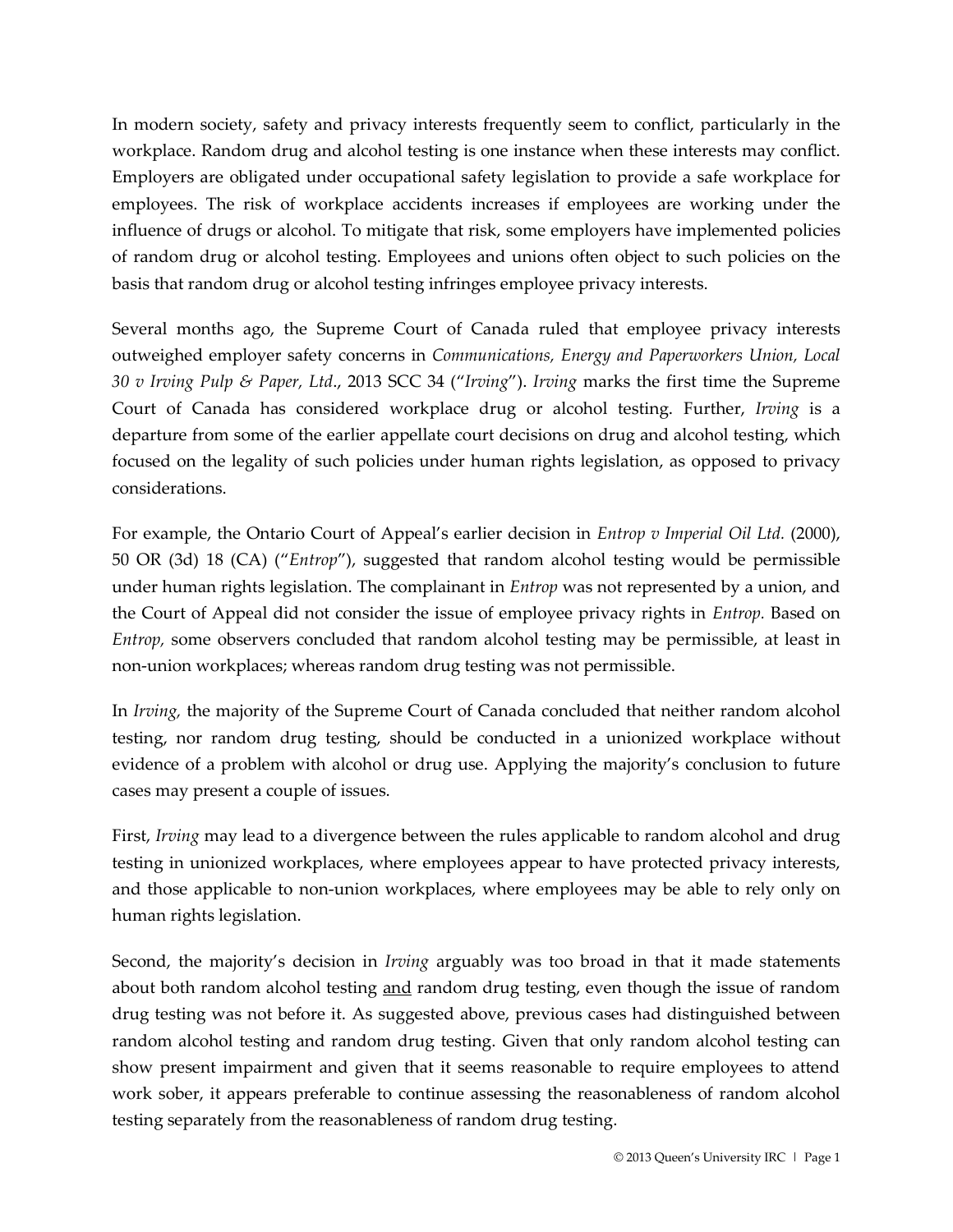These potential difficulties in application, coupled with the Supreme Court's rejection of random alcohol testing, highlight the need for labour relations and human resources professionals to develop and apply policies regarding drugs and alcohol in the workplace.

#### **Facts**

Irving Pulp & Paper, Ltd. ("Irving") operates a paper mill in New Brunswick. Irving introduced random alcohol testing as part of a comprehensive policy regarding drug and alcohol use. Every year, 10 percent of employees in safety-sensitive positions would be selected for random breathalyzer tests. If the breathalyzer test found a blood-alcohol level greater than 0.04 percent, the employee would not be allowed to work.

Under Irving's policy, employees could also be tested for drugs and alcohol following an accident or where there was reasonable cause to suspect alcohol or drug use (e.g. smell of alcohol). The Union did not grieve drug and alcohol testing in these other circumstances. The issue at arbitration was solely whether Irving could implement random alcohol testing of safety-sensitive employees without the Union's consent.

#### **Arbitration Decision**

The Board of Arbitration held that to implement a policy of random alcohol testing, an employer must establish the need for such a policy and that the risk of alcohol use in the workplace justified intrusion into employees' privacy interests.<sup>1</sup> The Board stated that an employer could rely upon evidence of an alcohol problem in its workplace or evidence regarding the nature of the industry itself. The Board stated that the burden of justification would be lighter if an employer were engaged in an "ultra-hazardous endeavour".<sup>2</sup> The Board of Arbitration found that Irving's mill was dangerous, but not "ultra-dangerous."<sup>3</sup>

Irving introduced evidence of at least eight specific alcohol-related incidents in the workplace from 1991 to 2006, immediately prior to the introduction of the policy. Irving's witness testified that on "a lot of occasions" other employees were sent or taken home after attending work impaired by alcohol. The Board of Arbitration found that Irving's evidence "cannot be said to be indicative of a significant problem with alcohol-related impaired performance at the plant."<sup>4</sup>

In the 22 months between the introduction of the policy and the arbitration, no employees had tested positive on the random breathalyzer test.

<sup>1</sup> *Irving Pulp and Paper, Ltd. v Communications, Energy and Paperworkers Union, Local 30*, [2009] NBLAA No 28 at para 69.

<sup>2</sup> *Ibid.* at para 75.

<sup>3</sup> *Ibid.* at para 102.

<sup>4</sup> *Ibid.* at para 109.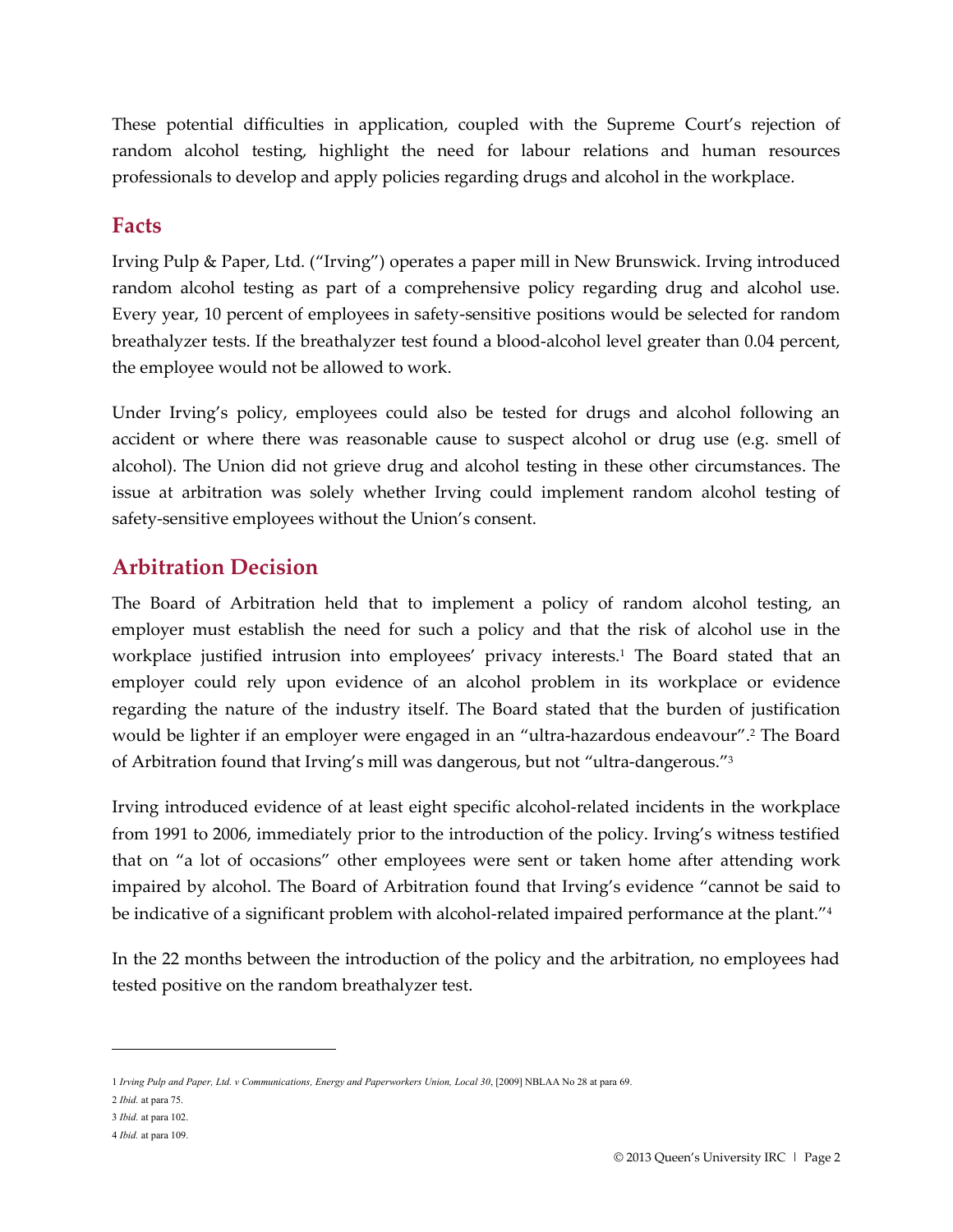Irving had called an expert witness who testified that random alcohol testing would have a deterrent effect on employees. Nevertheless, the Board of Arbitration found that the Irving's decision to randomly test only 10 percent of safety-sensitive employees suggested a "very low incremental risk of safety concerns based on alcohol-related impaired performance of job tasks at this site."<sup>5</sup>

The Board of Arbitration concluded as follows with respect to the benefits of random testing:

In a word, on the evidence I heard, I do not conclude that any significant degree of incremental safety risk attributable to employee alcohol use has been demonstrated to exist in this workplace. Taken with the low testing percentages, I believe it is likely that the employer's policy will seldom, if ever, identify any employee with a blood alcohol concentration over the 0.04% Policy cut-off limit. I therefore see little or no concrete advantage to the employer to be gained through the random alcohol testing policy.<sup>6</sup>

On the other side of the scale, the Board of Arbitration found that random breathalyzer tests represented a "significant inroad" into employee privacy.<sup>7</sup> The Board of Arbitration concluded that Irving had failed to establish that random alcohol testing was reasonable in the circumstances.<sup>8</sup> As a result, the Board of Arbitration set aside that part of the policy allowing random alcohol testing.

# **Decision of Court of Queen's Bench**

Irving applied for judicial review of the arbitration decision, and the Court of Queen's Bench of New Brunswick quashed the decision.

The Court of Queen's Bench found that it was unreasonable to distinguish between dangerous and ultra-dangerous workplaces. Once the Board of Arbitration found that the mill was a dangerous workplace, it should have considered whether or not random alcohol testing was a proportionate response to the potential danger by weighing the benefits of the policy against the intrusion into employee privacy.

Further, the Court found that the Board of Arbitration's conclusion that there was little or no benefit to implementing random alcohol testing was unreasonable, in light of its finding that

<sup>5</sup> *Ibid.* at para 113.

<sup>6</sup> *Ibid.* at para 120.

<sup>7</sup> *Ibid.* at para 122.

<sup>8</sup> *Ibid.* at para 123.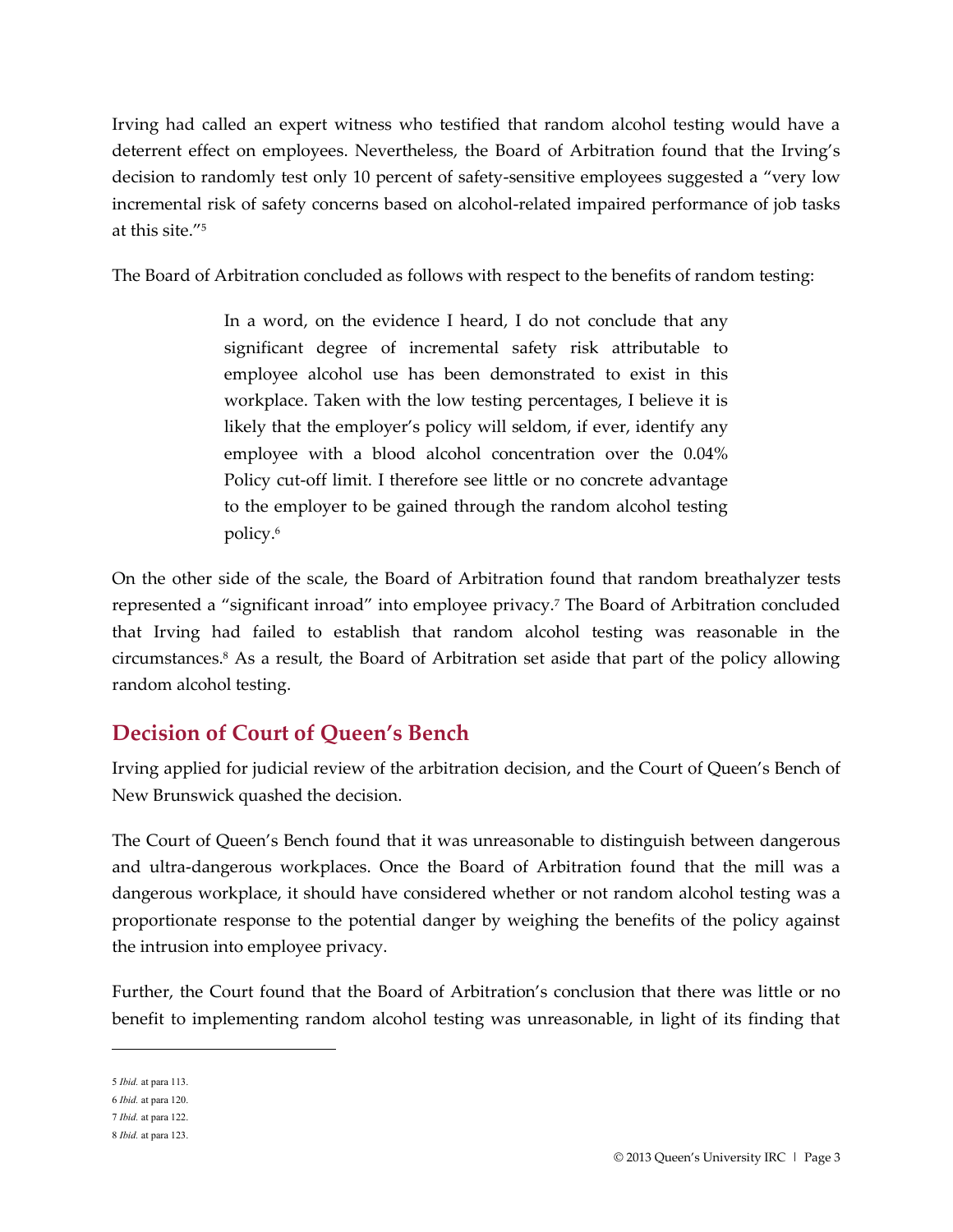there was a risk of a catastrophic incident at the mill. In the view of the Court, prevention of one catastrophe would be sufficient to make it a reasonable policy.<sup>9</sup> When this benefit was weighed against the Board's finding that the method of testing was minimally intrusive, the Court held that the Board of Arbitration's conclusion that the policy was not a proportionate response was unreasonable.

#### **Decision of the Court of Appeal**

The Union appealed to the New Brunswick Court of Appeal. The Court of Appeal dismissed the appeal, but based its decision on different reasons than the Court of Queen's Bench.

The Court of Appeal found that in inherently dangerous workplaces, employers were not required to establish sufficient evidence of a pre-existing alcohol problem to justify random alcohol testing.<sup>10</sup> The Court of Appeal concluded that Irving's paper mill was inherently dangerous, like railways and chemical plants, which had been classified as inherently dangerous in other cases.<sup>11</sup> Accordingly, Irving could implement random alcohol testing.

#### **Decision of the Supreme Court of Canada**

A majority of the Supreme Court of Canada overturned the decision of the New Brunswick Court of Appeal and restored the decision of the Board of Arbitration.

The Supreme Court upheld the balancing of interests approach applied by the Board of Arbitration. Under this approach, an employer can impose a rule with disciplinary consequences only if the need for the rule outweighs its impact on employees' interests, including privacy interests. While the dangerousness of a workplace was one factor to be considered, the majority of the Supreme Court held that it was not determinative.<sup>12</sup>

The majority held that a unilaterally imposed policy of "random and unannounced testing for *all* employees in a dangerous workplace has been overwhelmingly rejected by arbitrators … unless there is reasonable cause, such as a general problem of substance abuse in the workplace".13 Although the arbitral jurisprudence was not binding on the Supreme Court of Canada, the majority found that it was a valuable benchmark in assessing the reasonableness of the Board of Arbitration's decision.

The majority of the Supreme Court stated that it was unaware of any arbitration awards finding that an employer could unilaterally implement random drug or alcohol testing, even in a

<sup>9</sup> *Irving Pulp and Paper, Ltd. v Communications, Energy and Paperworkers Union, Local 30*, 2010 NBQB 294 at para 69.

<sup>10</sup> *Communications, Energy and Paperworkers Union, Local 30 v Irving Pulp and Paper, Ltd.*, 2011 NBCA 58 at para 51.

<sup>11</sup> *Ibid.* at para 56.

<sup>12</sup> *Communications, Energy and Paperworkers Union, Local 30 v Irving Pulp & Paper, Ltd*, 2013 SCC 34 ("*Irving")* at para 4.

<sup>13</sup> *Ibid.* at para 6 [emphasis in original]. The issue in *Irving* was not random alcohol testing of all employees, but rather only those in safety-sensitive positions.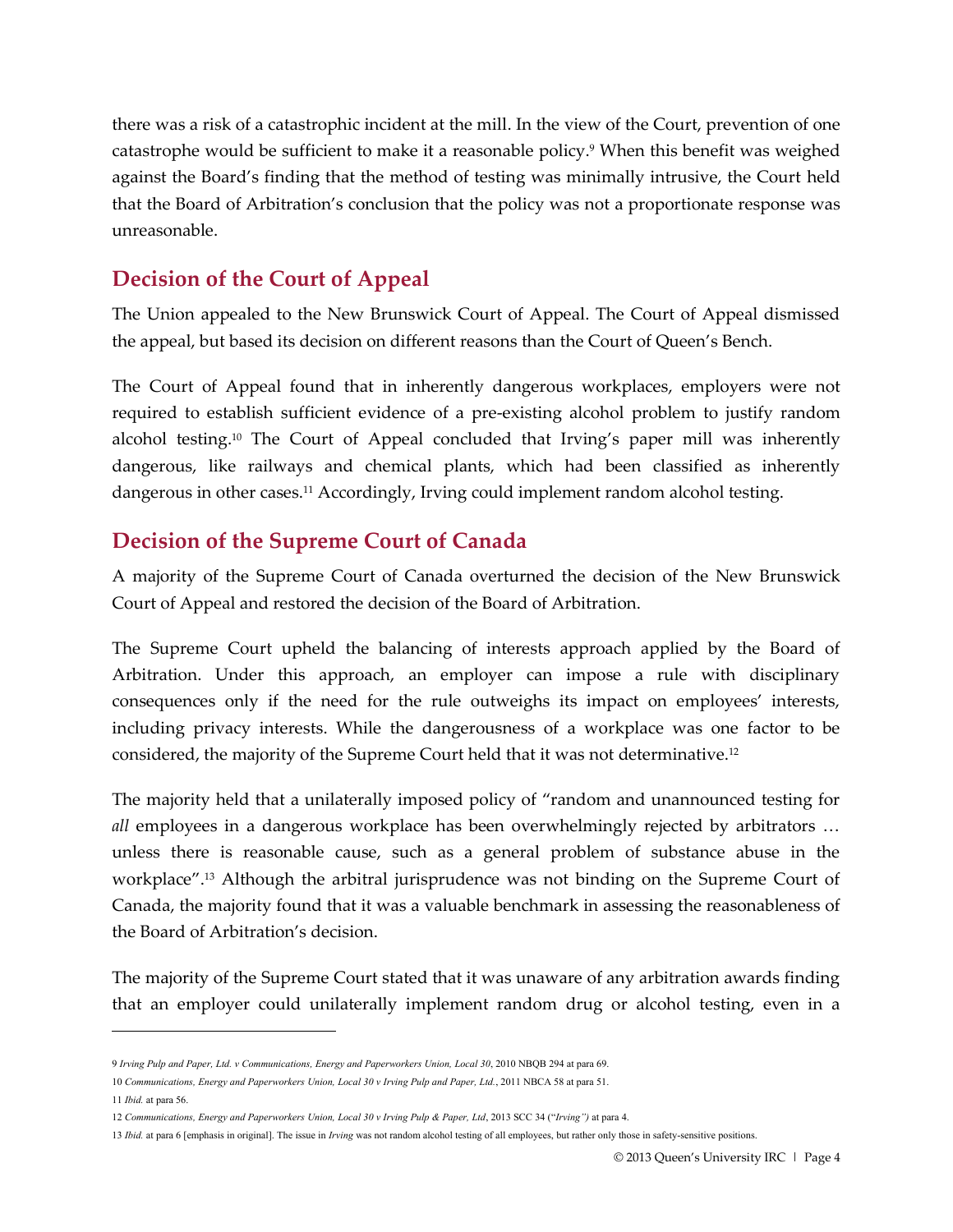dangerous workplace, without a demonstrated workplace problem.14 In the two arbitration decisions upholding random alcohol testing, the Supreme Court found that employers had established a general problem with alcohol use in a dangerous workplace.15 In one of the decisions referred to by the Supreme Court, the arbitrator found "evidence of a problem with alcohol use by employees" based on an anonymous employee survey in which 2.7 percent of employees reported that they had had "near misses" due to substance use in the past 12 months.16 In the other decision, the arbitrator found a "pervasive problem" with alcohol use, based on testimony from both employer and union witnesses about seeing employees drinking at work and finding bottles of alcohol in the workplace.<sup>17</sup>

The majority of the Supreme Court concluded that the arbitral jurisprudence did not permit random alcohol testing without a demonstrated problem with alcohol in the workplace, regardless of the dangerousness of a workplace. The majority conceded that random drug and alcohol testing without evidence of a drug or alcohol problem may not be "beyond the realm of possibility in extreme circumstances," but provided no explanation of what may amount to such extreme circumstances.<sup>18</sup>

The majority of the Supreme Court accepted as reasonable the Board of Arbitration's finding that eight incidents over a 15-year period did not reflect "a significant problem with workplace alcohol use".19 The majority also found the Board's conclusion that breathalyzer testing "effects a significant inroad" into employee privacy to be "unassailable".<sup>20</sup>

## **Application of Irving**

Although the decision in *Irving* may not be as favourable as some employers may have hoped, certain aspects of the decision are helpful to employers, and it may be possible to argue that the decision should be narrowly applied, at least in some respects.

The three dissenting justices of the Supreme Court of Canada would have upheld random alcohol testing in the circumstances of this case. They found the Board of Arbitration's decision to be unreasonable, in part because the Board erred in elevating the threshold of evidence that Irving was required to lead to justify its random testing. The Board required Irving to provide evidence of a "significant problem." The dissenting judgment reviewed the decisions regarding random alcohol testing and found that they did not require the employer to establish evidence

<sup>14</sup> *Ibid.* at para 37.

<sup>15</sup> *Ibid.* at para 38.

<sup>16</sup> *Communications, Energy and Paperworkers Union, Local 777 v Imperial Oil Ltd*., T.J. Christian, May 27, 2000, unreported.

<sup>17</sup> *Greater Toronto Airports Authority v Public Service Alliance of Canada*, Local 0004, [2007] CLAD No 243 (QL) ("*Greater Toronto Airports Authority*").

<sup>18</sup> *Irving, supra* at para 45.

<sup>19</sup> *Ibid.* at para 47 and 51.

<sup>20</sup> *Ibid.* at para 49 and 50.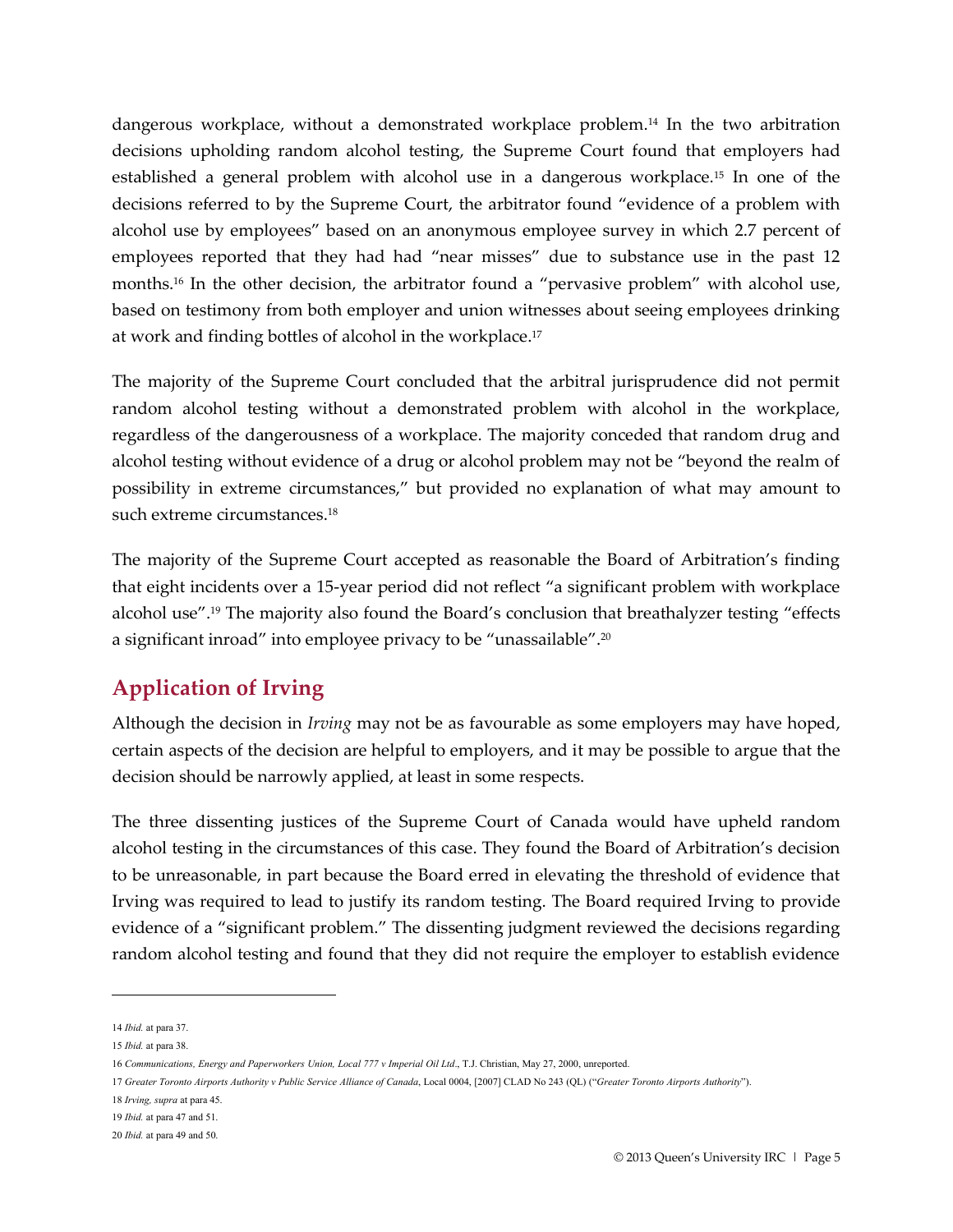of a significant problem, but simply evidence of an alcohol problem in the workplace. <sup>21</sup> Since the Board of Arbitration applied an evidentiary threshold that was too high without explanation, the dissenting justices of the Supreme Court found the decision to be unreasonable.

The majority judgment of the Supreme Court of Canada did not state that employers would be required to provide evidence of a serious or significant problem with alcohol or drug use in the workplace in order to implement random testing. Unlike the dissenting judgment, however, the majority judgment did not find it unreasonable that the Board of Arbitration appeared to have applied a higher threshold. Based on the principles of administrative law, courts generally will not interfere with decisions of arbitrators provided they are reasonable, even if they are not necessarily correct or what the reviewing court would have decided.

Because the Supreme Court applied a reasonableness standard, and based upon the previous arbitral jurisprudence reviewed by the dissenting justices, an employer probably could argue that it is not required to provide evidence of a serious or significant alcohol problem to implement random testing. Evidence of "a problem" in this regard may be sufficient.

Further, the Supreme Court clearly held that evidence with respect to the dangerousness of the workplace is relevant, although not determinative. If a workplace is truly dangerous, and particularly if an accident would pose risks to third parties and the environment, this should tend to justify some intrusion into employee privacy rights.

The majority judgment of the Supreme Court suggested two types of evidence that employers could present to establish the need for random alcohol testing. First, the employer could present evidence from an anonymous employee survey conducted by an independent company. Second, the employer could present evidence regarding employees who were seen drinking on the job or exhibiting symptoms of alcohol use (e.g. smell of alcohol, slurred speech), as well as other signs of alcohol use, like hidden bottles and empty bottles in work areas.

## **Distinction between Random Alcohol and Drug Testing**

Although random alcohol testing was at issue in *Irving*, the majority of the Supreme Court frequently referred to drug and alcohol testing. As suggested in the dissenting judgment, a distinction should be drawn between alcohol testing and drug testing.

A negative drug or alcohol test rules out impairment on the job. The impact of a positive test, however, will depend on whether the test was for alcohol or drugs. A positive alcohol test by breathalyzer confirms the individual was impaired at the time of taking the test. In contrast, a number of cases, including *Entrop*, have held that that a positive drug test by urinalysis only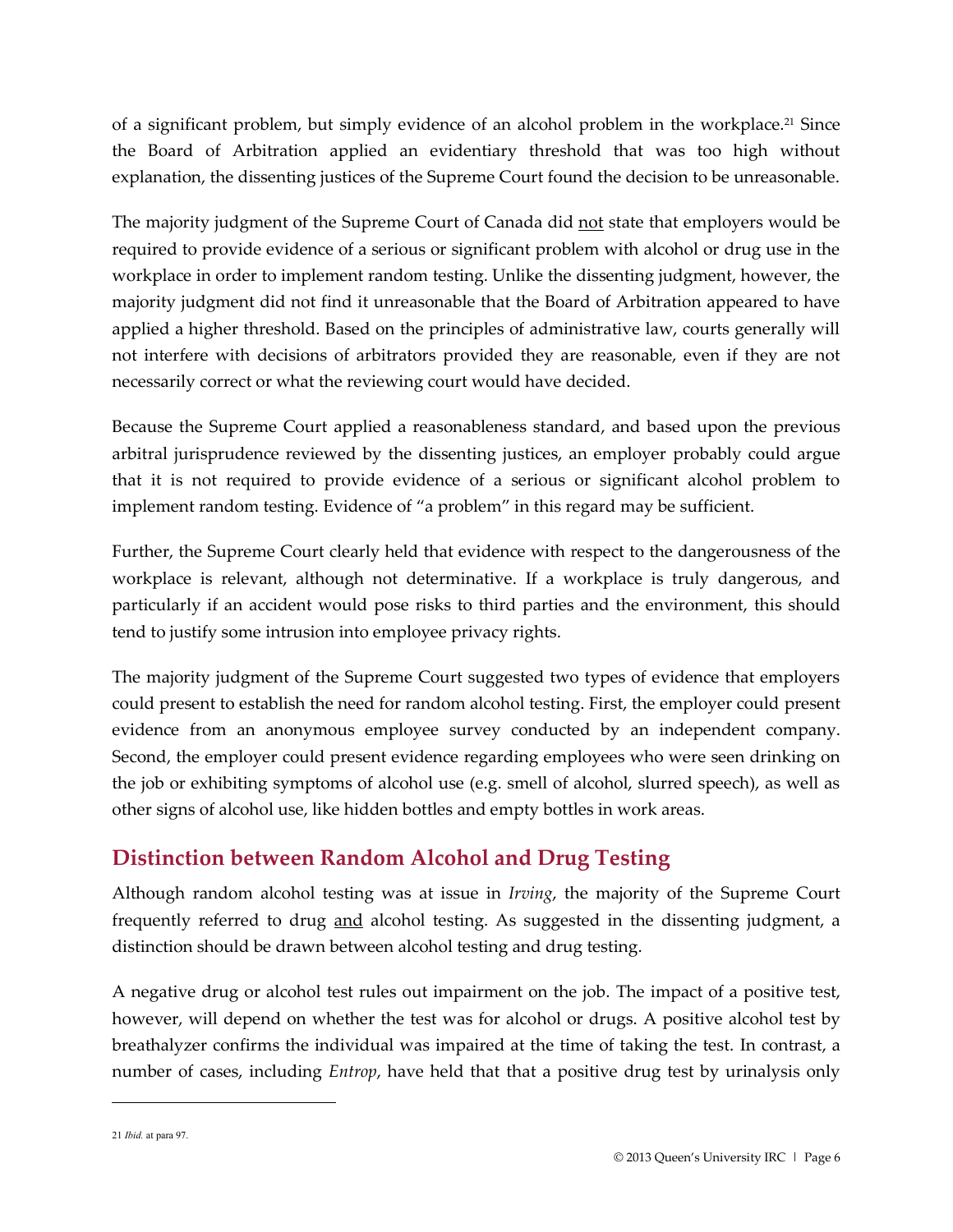establishes the presence of a drug in an individual's system and cannot establish impairment.<sup>22</sup> Since an employer generally cannot regulate off-duty conduct that does not affect an employee's fitness at work, this difference is significant.

In recent years, some employers have begun using oral fluid (saliva) drug testing instead of urinalysis to test for present impairment by cannabinoids. *Imperial Oil and C.E.P., Local 900* (2006), 157 LAC (4th) 225 ("*Imperial Oil*") dealt with random saliva testing for cannabis. Arbitrator Michel Picher held that random drug testing by saliva was not permissible under the collective agreement, in part because saliva testing could not immediately establish whether or not an employee was impaired. Imperial Oil did not receive the test results from an off-site laboratory until several days after the test. An employee who was randomly tested would therefore be returned to his or her safety-sensitive duties pending the results of the drug test. Arbitrator Picher concluded that Imperial Oil had not established that random drug testing was justified based on the balancing of interests approach. This decision was upheld by the Court of Appeal for Ontario.<sup>23</sup>

Unless the technology improves such that employers can immediately obtain reliable results, it appears likely that random drug testing will continue to be harder to justify than random alcohol testing.

#### **The Role of Human Resource Professionals**

Following *Irving,* well-trained labour relations and human resource professionals will remain critical in creating drug and alcohol-free workplaces.

First, labour relations and human resource professionals should investigate all allegations of drug or alcohol use during working hours or that may affect employees' fitness for duty. All such incidents should be documented.

Second, labour relations and human resource professionals should develop and implement a clear policy regarding drugs and alcohol that is appropriate to the work environment. In any workplace where employees could injure themselves or others if they are impaired, it is advisable to develop a policy that prohibits alcohol or drug use at the workplace or during working hours. In addition, employees should be prohibited from attending work under the influence of alcohol or drugs.

<sup>22</sup> *Entrop v Imperial Oil Ltd.* (2000), 50 OR (3d) 18 (CA)*; Greater Toronto Airports Authority, supra*; *Imperial Oil and C.E.P., Local 900* (2006), 157 LAC (4th) 225; aff'd by Ont CA 2009 ONCA 420 ("*Imperial Oil*").

<sup>23</sup> *Imperial Oil, supra.*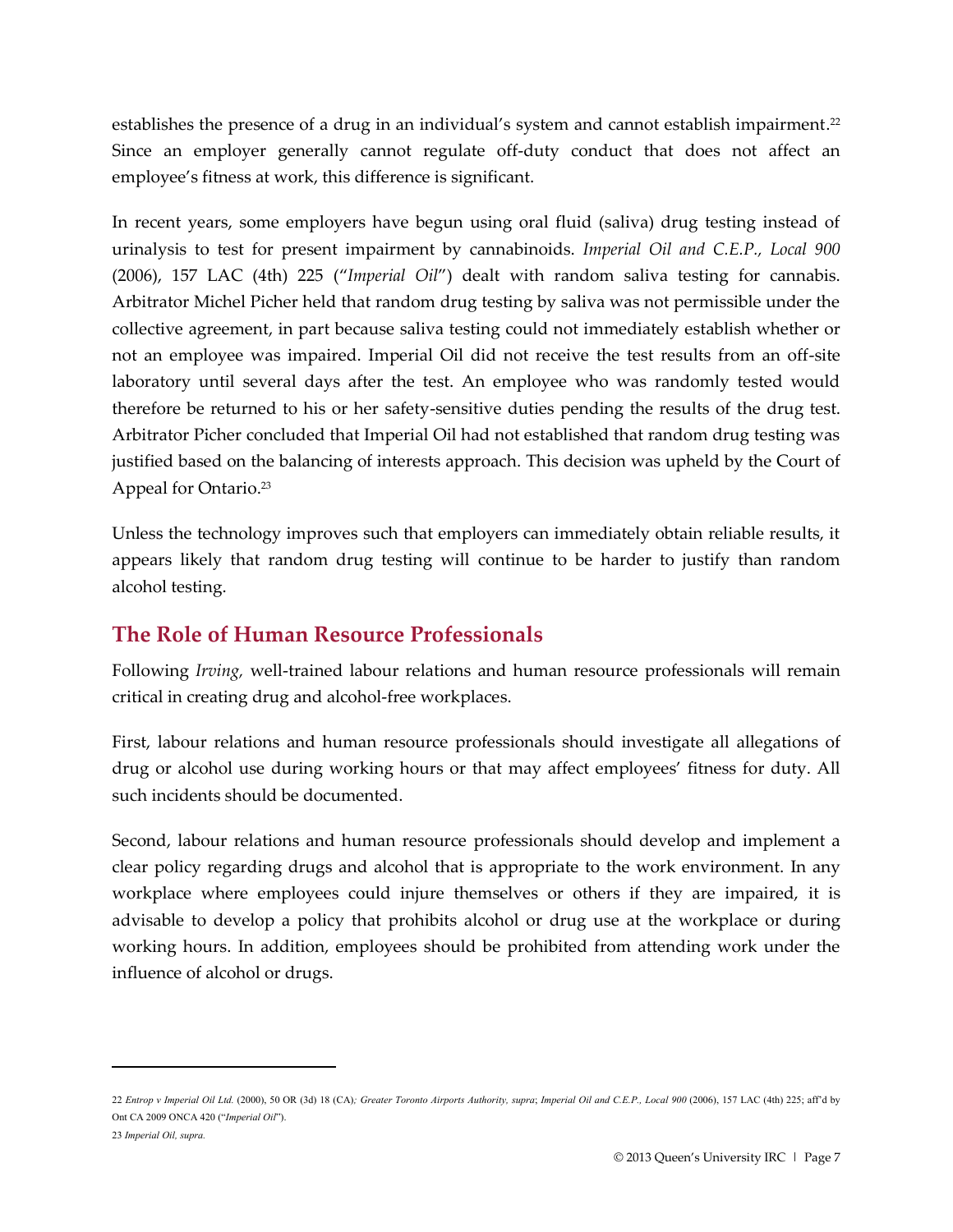In safety-sensitive environments and under some circumstances, a comprehensive drug and alcohol policy may include drug and alcohol testing. While *Irving* focused on random alcohol testing, the majority judgment of the Supreme Court acknowledged that other kinds of testing may be permissible:

> In a workplace that is dangerous, employers are generally entitled to test individual employees who occupy safety sensitive positions without having to show that alternative measures have been exhausted if there is "reasonable cause" to believe that the employee is impaired while on duty, where the employee has been directly involved in a workplace accident or significant incident, or where the employee is returning to work after treatment for substance abuse.<sup>24</sup>

The circumstances under which other kinds of drug and alcohol testing may be permitted are beyond the scope of this paper.

Third, labour relations and human resource professionals will need to enforce the organization's policy regarding drugs and alcohol. Where appropriate, employees who violate the policy should be disciplined; however, labour relations and human resource professionals should consider whether an employee who breaches the policy may need to be accommodated in accordance with human rights legislation. Labour relations and human resource professionals should direct employees with suspected substance abuse issues to Employee Assistance Programs and other resources in the community.

Finally, if drug or alcohol use in the workplace is a particularly grave concern for an employer, the labour relations or human resources professional may wish to consider retaining an independent firm to conduct an anonymous employee survey regarding drug or alcohol use. This could help the labour relations or human resources professional in assessing the magnitude of the risk. If the risk appears to be high, the survey could form evidence supporting the implementation of a policy of random alcohol testing.

<sup>24</sup> *Irving, supra* at para 30.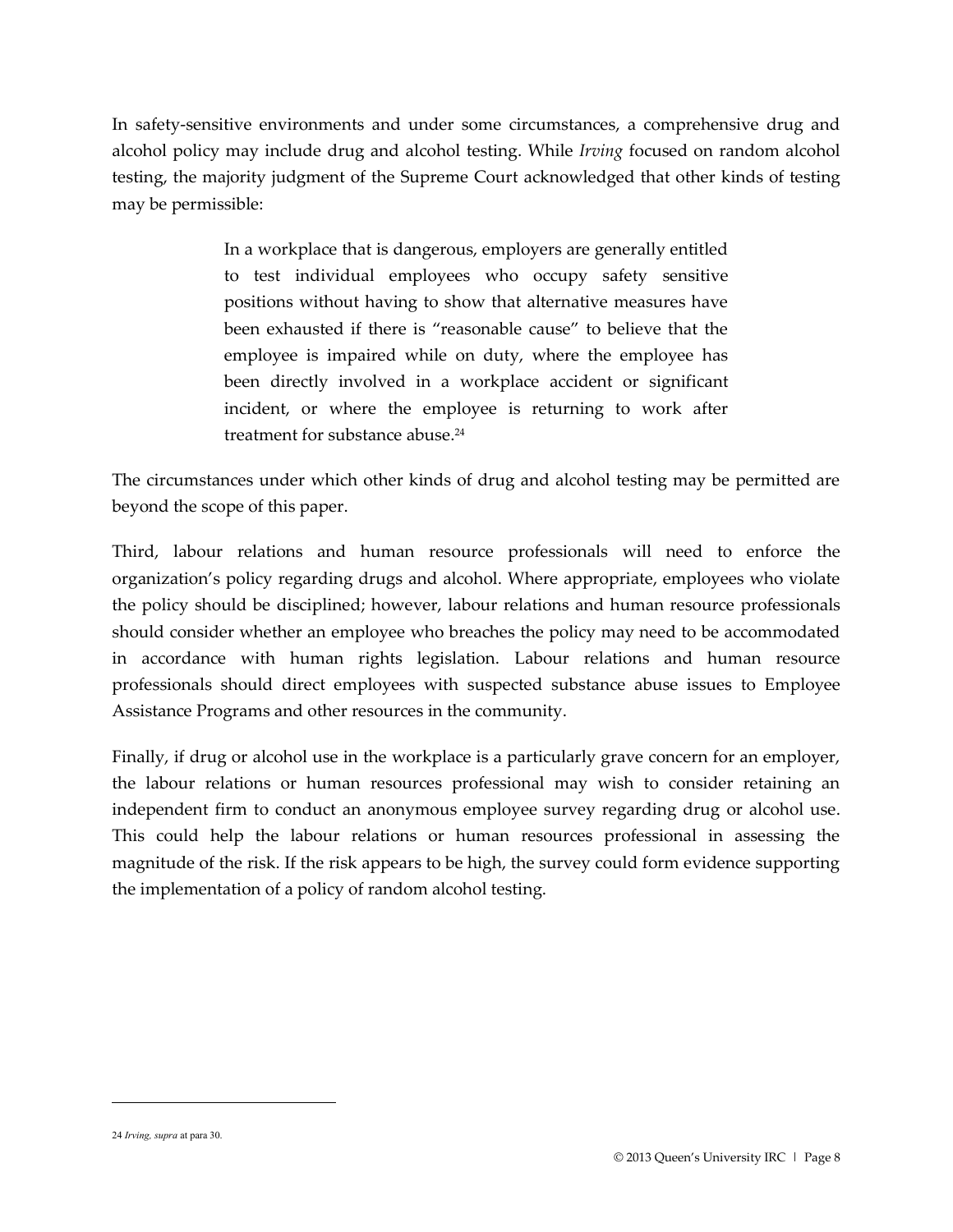#### **Reference List**

- *Communications, Energy and Paperworkers Union, Local 777 v Imperial Oil Ltd.,* T.J. Christian, May 27, 2000, unreported.
- *Communications, Energy and Paperworkers Union, Local 30 v Irving Pulp and Paper, Ltd.,* 2011 NBCA 58.

*Communications, Energy and Paperworkers Union, Local 30 v Irving Pulp & Paper, Ltd, 2013 SCC 34.* 

Craig, J. (2002). *Entrop v. Imperial Oil Ltd.* Employment Drug and Alcohol Testing is Put to the Test. *Canadian Labour and Employment Law Journal*. 9 CLELJ, 147. Retrieved from http://heinonline.org/HOL/LandingPage?collection=journals&handle=hein.journals/canlemj 9&div=11&id=&page=.

*Entrop v Imperial Oil Ltd. (2000),* 50 OR (3d) 18 (CA)*.* 

- *Greater Toronto Airports Authority v Public Service Alliance of Canada, Local 0004,* [2007] CLAD No 243 (QL).
- Kassaris, E. & Marchant, C. (2013). Drug and Alcohol Testing: Recent Developments in the Law. *Continuing Legal Education Society of British Columbia.* Retrieved from http://www.cle.bc.ca/PracticePoints/LABR/13-DrugandAlcoholTesting.pdf.
- Khullar, R., & Cosco, V. (2012). Employee privacy rights and drug and/or alcohol testing: Getting the balance right. http://myaccess.library.utoronto.ca/login?url=http://search. proquest.com.myaccess.library.utoronto.ca/docview/1272444006 *Canadian Journal of Administrative Law & Practice,* 25(3), 237-251.

*Imperial Oil and C.E.P., Local 900* (2006), 157 LAC (4th) 225; aff'd by Ont CA 2009 ONCA 420.

- *Irving Pulp and Paper, Ltd. v Communications, Energy and Paperworkers Union, Local 30*, [2009] NBLAA No 28.
- *Irving Pulp and Paper, Ltd. v Communications, Energy and Paperworkers Union, Local 30*, 2010 NBQB 294.
- Office of the Privacy Commissioner of Canada, (November 2010). *A Matter of Trust: Integrating Privacy and Public Safety in the 21st Century*. Retrieved from http:/ http://www.priv.gc.ca/information/pub/gd\_sec\_201011\_e.pdf.